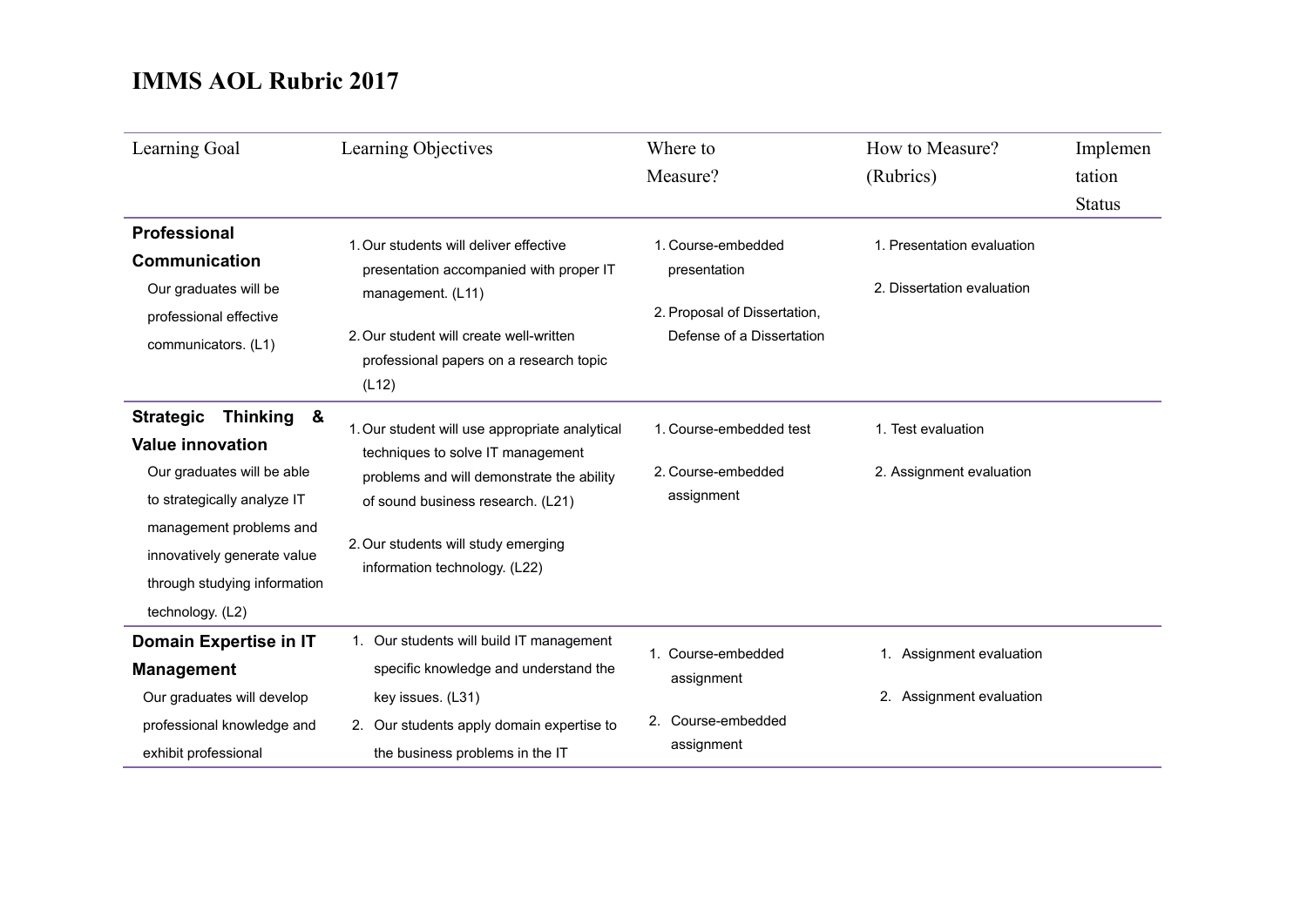| competencies in IT             | management. (L32)                         |                              |                             |
|--------------------------------|-------------------------------------------|------------------------------|-----------------------------|
| management. (L3)               |                                           |                              |                             |
| <b>Analytical and Creative</b> | 1. Our student will identify and diagnose | . Course-embedded            | 1. Assignment evaluation    |
| <b>Thinking</b>                | management/research problems. (L41)       | assignment                   |                             |
| Our graduates will be          |                                           |                              |                             |
| capable researchers. (L4)      | 2. Our students will engage in management |                              |                             |
|                                | research and present the findings of such | 2. Proposal of Dissertation, | 2. Dissertation evaluation, |
|                                | research effectively. (L42)               | Defense of Dissertation      |                             |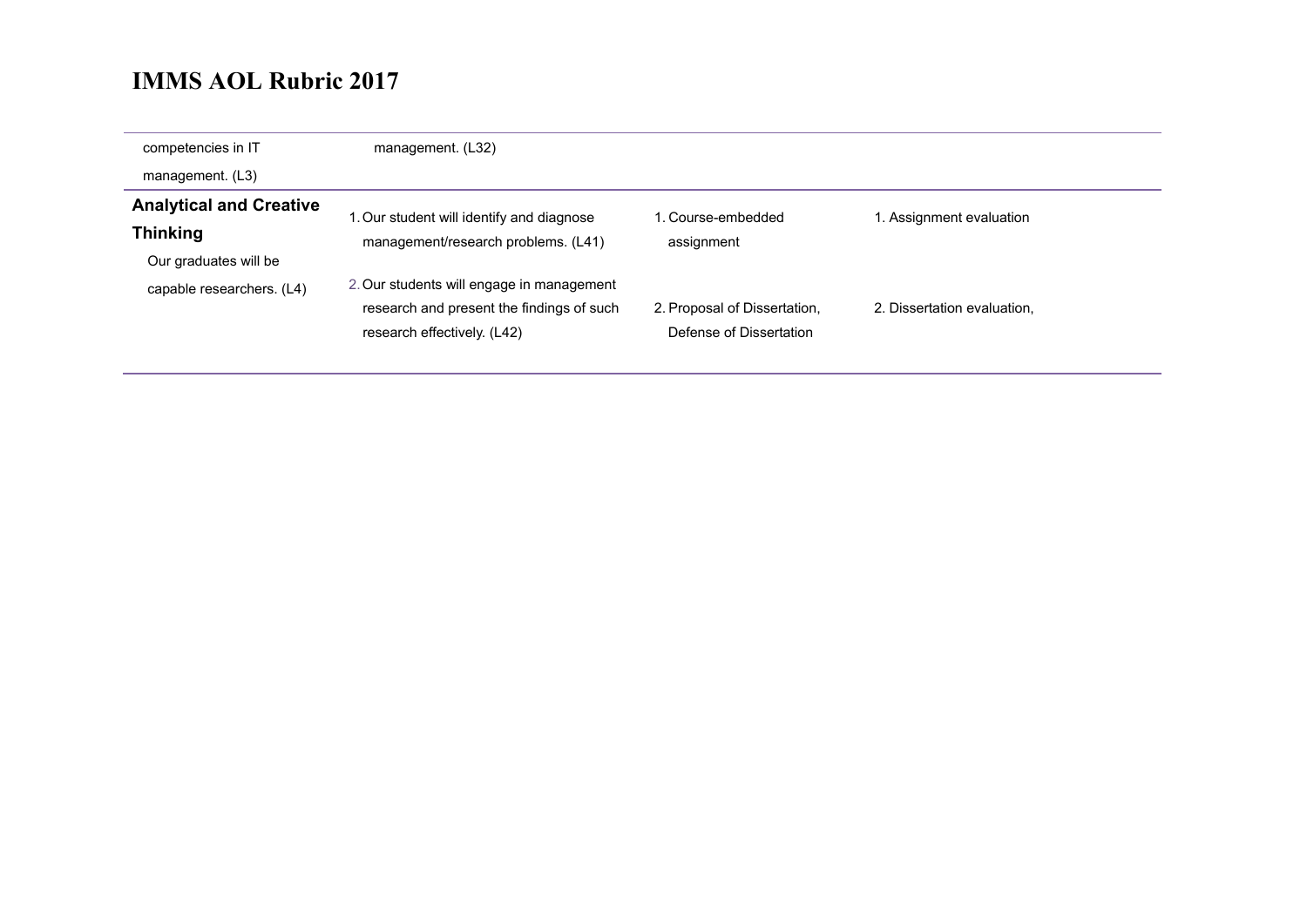#### **Rubrics to assess achievements of learning objectives**

#### **L1: Professional Communication: Our graduates will be professional effective communicators.**

#### **L11: Our students will deliver effective presentation accompanied with proper IT management**

|                           | Performance Levels                          |                                            |                                              |
|---------------------------|---------------------------------------------|--------------------------------------------|----------------------------------------------|
| Traits                    | 1 (Fails to Meet Expectations)              | 2 (Meets Expectations)                     | 3 (Exceeds Expectations)                     |
| 1. Organization           | No opening statement or irrelevant          | Has opening statement relevant to topic,   | Has a clear opening statement that catches   |
|                           | statement; Loses focus more than once;      | and gives outline of speech; mostly        | audience's interest and gives overview;      |
|                           | does not manage time effectively.           | organized with some transitions; allows    | stays focused throughout. Has transition     |
|                           |                                             | enough time to deliver speech, although it | statement, ties sections together; effective |
|                           |                                             | could have been better edited              | time management.                             |
| 2. Quality of slides      | Sloppy and/or unprofessional; may be        | Readable, professional, appropriate        | Readable, professional, imaginative and/or   |
|                           | difficult to read; many slides are          | number                                     | high quality (without being a distraction).  |
|                           | superfluous.                                |                                            |                                              |
| 3. Voice quality and pace | Demonstrates one or more of the             | Can easily understand; appropriate pace    | Excellent delivery; conversational,          |
|                           | following: mumbling, too soft, too loud,    | and volume; delivery is mostly clear and   | modulates voice, projects enthusiasm,        |
|                           | too fast, too slow, "umms."                 | natural                                    | interest, confidence.                        |
| 4. Mannerisms             | Demonstrates one or more distracting        | No distracting mannerisms. Decent          | Uses body language effectively (and          |
|                           | mannerisms, which may include bad           | posture.                                   | naturally) to maintain audience's interest   |
|                           | posture, shifting feet, etc.                |                                            |                                              |
| 5. Professionalism        | Makes excuses for the presentation; word    | Treats audience profession-ally, word      | Treats audience professionally; confident,   |
|                           | choice is not appropriate for audience;     | choice is acceptable (does not use slang); | shows command of topic                       |
|                           | inappropriately informal, does not stay "in | keeps nervousness under control            |                                              |
|                           | role."                                      |                                            |                                              |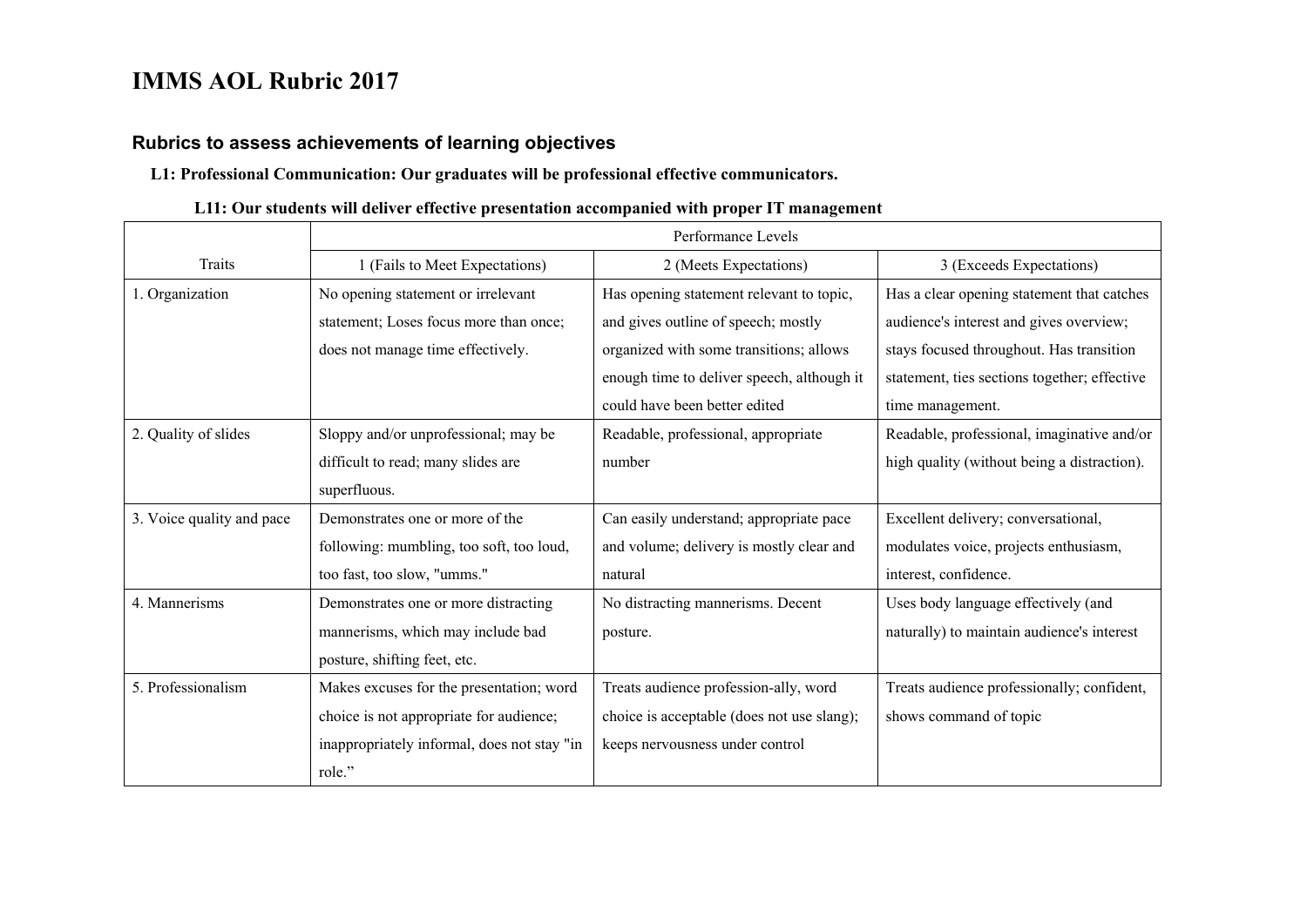| 6. Use of media/rapport | Relies heavily on slides or notes; makes    | Looks at slides to keep on track with       | Slides are used effortlessly to enhance  |
|-------------------------|---------------------------------------------|---------------------------------------------|------------------------------------------|
| with audience           | little eye contact; inappropriate number of | presentation; appropriate number of slides; | speech; speech could be effectively      |
|                         | slides (too many or too few).               | maintains eye contact most of the time.     | delivered without them; perfect eye      |
|                         |                                             |                                             | contact.                                 |
| 7. Ability to answer    | Cannot address basic questions.             | Can address most questions with correct     | Answers all questions with relevant,     |
| questions.              |                                             | information                                 | correct information; speaks confidently. |

### **L12. Our student will create well-written professional papers on a research topic.**

|                           | Performance Levels                 |                                          |                                            |
|---------------------------|------------------------------------|------------------------------------------|--------------------------------------------|
| Traits                    | (Fails to Meet Expectations)       | 2 (Meets Expectations)                   | 3 (Exceeds Expectations)                   |
| 1. Logic and Organization | Does not develop ideas cogently    | Develops unified and coherent ideas      | Develops ideas cogently, organizes them    |
|                           | Uneven and ineffective overall     | within paragraphs with generally         | logically with paragraphs and connects     |
|                           | organization                       | adequate transitions                     | them with effective transitions            |
|                           | Weak logical flow                  | Clear overall organization relating most | Clear, effective introduction and          |
|                           | Unclear or missing introduction or | ideas together, but some ideas seem      | conclusion.                                |
|                           | conclusion.                        | illogical and/or unrelated               | Provides clear organization scheme to      |
|                           | Few headings or paragraph breaks   | Adequate introduction and conclusion     | guide reader through logic of analysis     |
|                           | Weak or unfocused thesis statement | · Provides organized analysis that       | Hooks reader with clever/insightful        |
|                           |                                    | generally maintains focus                | opener to clearly identify research issues |
|                           |                                    | Opens with clear statement of research   |                                            |
|                           |                                    | problems/issues                          |                                            |
| 2. Language               | Employs words that are unclear or  | · Word forms are correct                 | Employs words with fluency                 |
|                           | inappropriate                      | Uses some academic terms                 | Develops concise standard                  |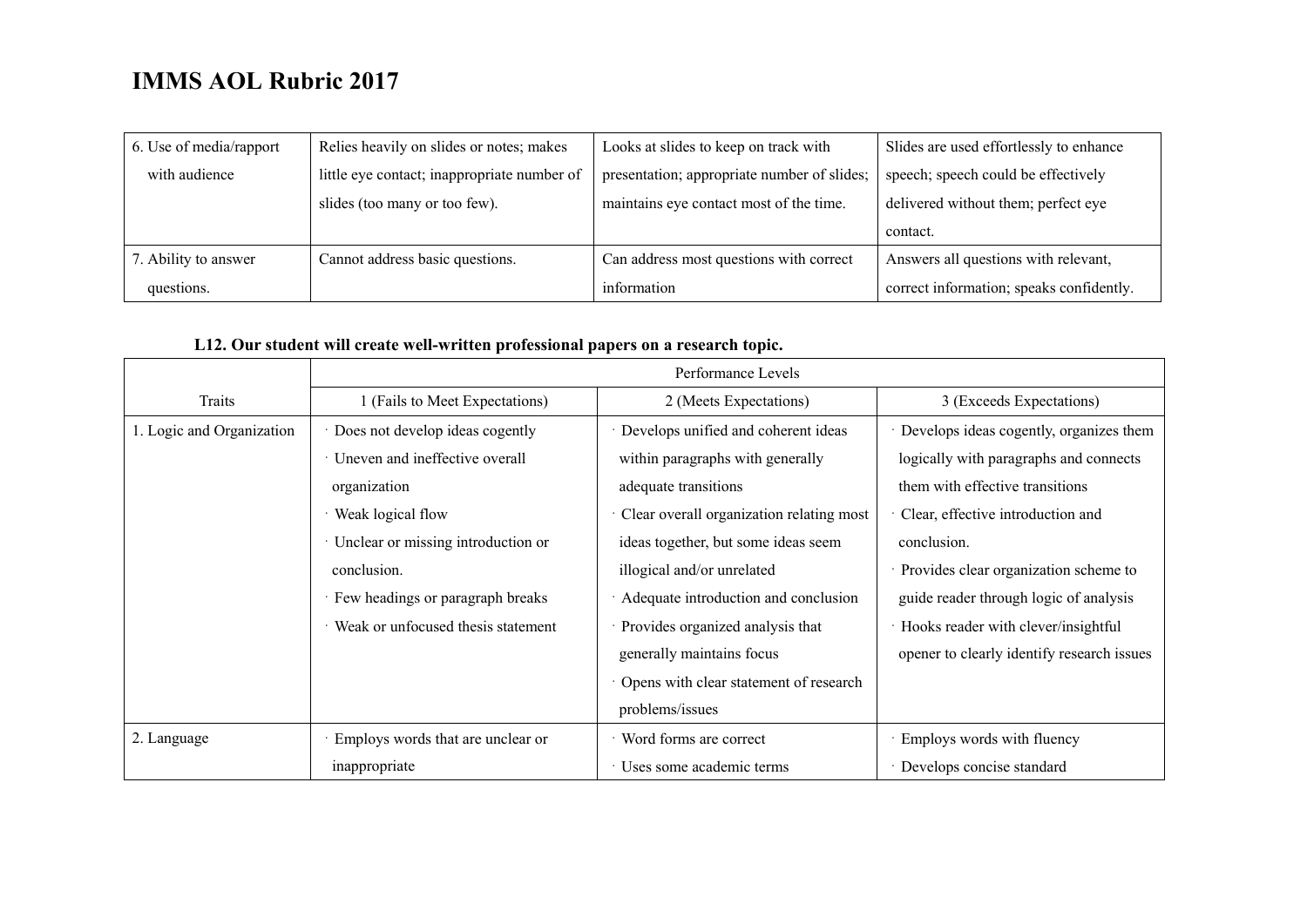|                         | Sentence and structures problems.        | Sentence structure is quite effective      | English/Korean sentences                   |
|-------------------------|------------------------------------------|--------------------------------------------|--------------------------------------------|
|                         | Errors are seriously distracting         | Presence of a few errors is not            | Uses many academic terms                   |
|                         |                                          | distracting.                               | appropriately                              |
| 3. Spelling and Grammar | Writing contains numerous errors in      | · While there may be minor errors, the     | The writing is essentially error-free in   |
|                         | spelling and grammar which interfere     | writing follows normal conventions of      | terms of spelling and grammar              |
|                         | with comprehension.                      | spelling and grammar throughout, and       | The writing is carefully proofread         |
|                         | · Was not even briefly edited            | has been proofread                         | · Uses correct spelling throughout and     |
|                         | Uses many misspelled words and shows     | · Has spell-checked, but may miss a typo   | demonstrates strong vocabulary skills      |
|                         | only elementary vocabulary feel          | of use an inappropriate word/term          |                                            |
| 4. Development of Ideas | · Most ideas unsupported, confusion      | Supports most ideas with effective         | Explores ideas thoroughly supports         |
|                         | between personal opinion and evidence    | examples references, and details           | points fully using a balance of subjective |
|                         | Includes much information that is not    | · Minor support for ideas is inconsistent, | and objective evidence, reasons            |
|                         | relevant.                                | reasoning unclear.                         | effectively making useful distinctions     |
| 5. Purpose and          | The purpose and focus of the writing are | · The writer has made adequate             | The writer's decision about focus,         |
| Audience                | not clear to the reader                  | decisions about focus, organization,       | organization, style and content fully      |
|                         | · Never addresses the right audience.    | style, and content so as to achieve the    | elucidate the purpose and keep the         |
|                         |                                          | purpose of the writing                     | purpose at the center of the piece         |
|                         |                                          | Address the right audience more than       | Always addresses the right audience.       |
|                         |                                          | once                                       |                                            |
| 6. Format               | · Not in memo format                     | · Uses correct format with minor error     | Correct format.                            |
|                         | · No or sloppy exhibits.                 | Appropriate, titled exhibits               | Seamless references.                       |
|                         | Does not refer to exhibits               | · Refers to exhibits in body of paper      | Uses bullets where appropriate to make     |
|                         |                                          | · Looks professional (fonts, etc.).        | good use of space                          |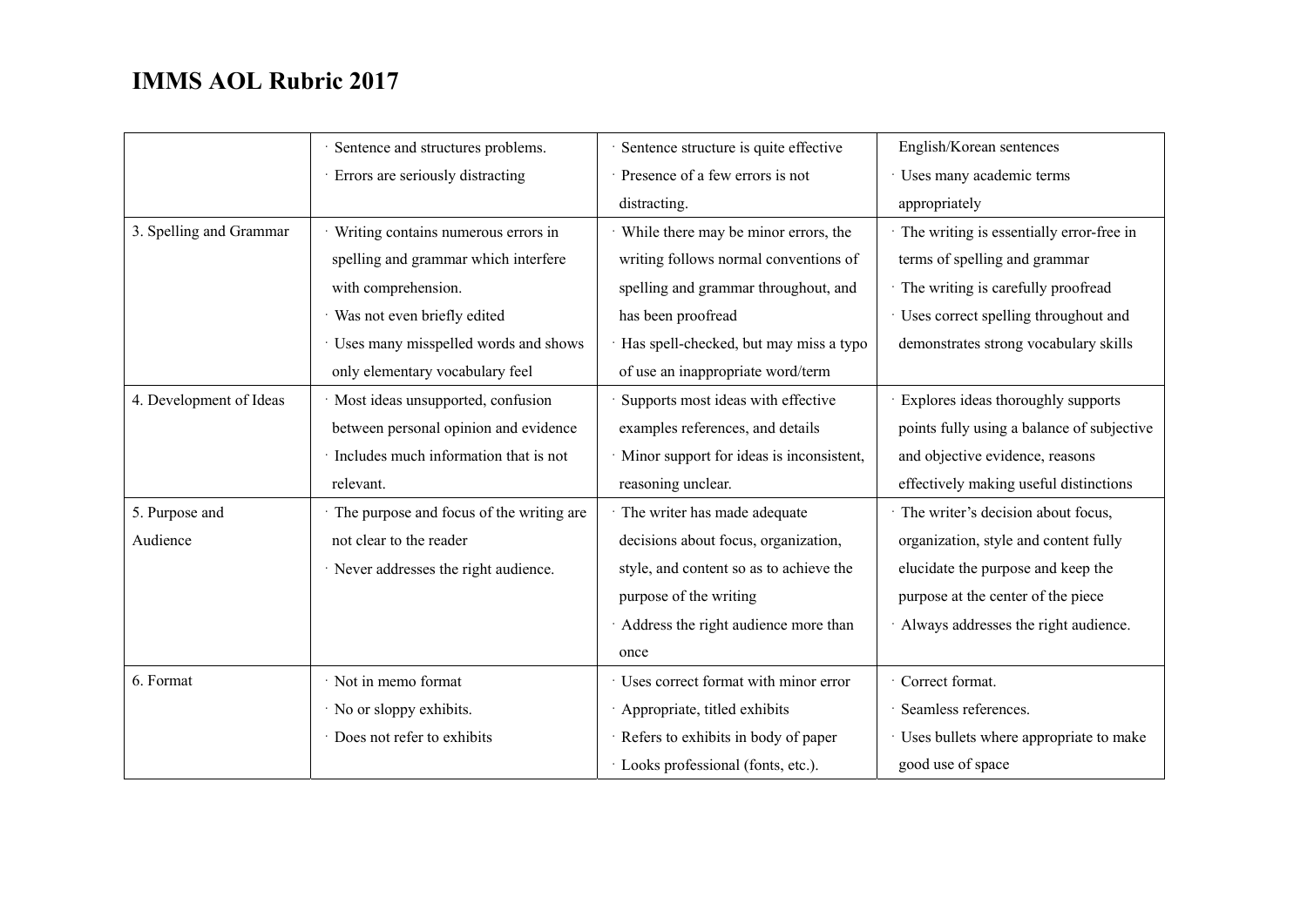|  | Attractive exhibits.                  |
|--|---------------------------------------|
|  | Attractive, professional looking memo |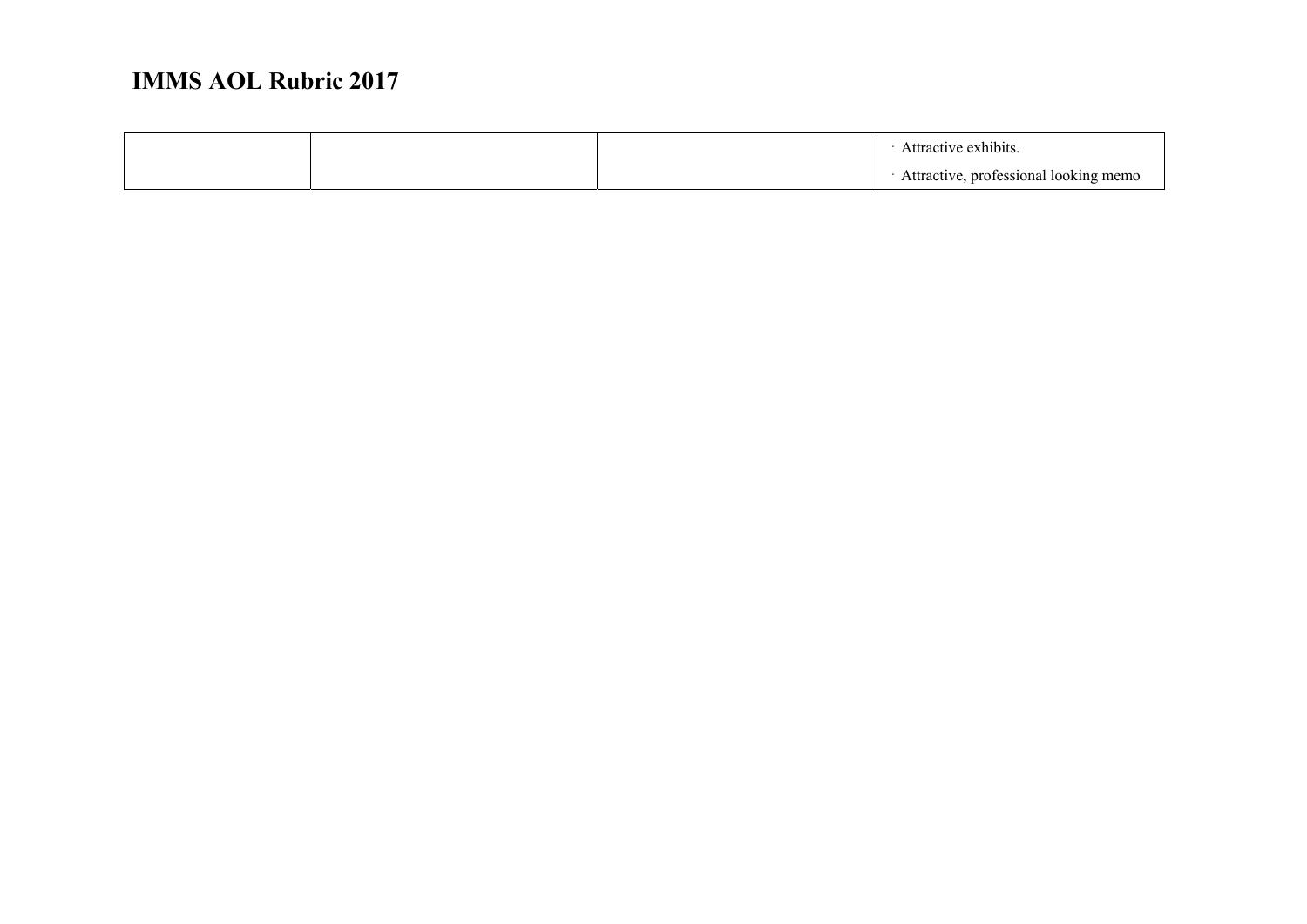**L2. Strategic Thinking & Value Innovation: Our graduates will be able to strategically analyze IT management problems and innovatively generate value through studying information technology.** 

| L21. Our student will use appropriate analytical techniques to solve IT management problems and will demonstrate the ability of |  |
|---------------------------------------------------------------------------------------------------------------------------------|--|
| sound business research.                                                                                                        |  |

|                               | Performance Levels                     |                                            |                                              |
|-------------------------------|----------------------------------------|--------------------------------------------|----------------------------------------------|
| <b>Traits</b>                 | 1 (Fails to Meet Expectations)         | 2 (Meets Expectations)                     | 3 (Exceeds Expectations)                     |
| 1. Factual knowledge          | Shows little knowledge of problem      | Shows solid understanding of problem       | Shows through grasp of problem facts and     |
|                               | facts, makes factual mistakes          | facts                                      | offers additional factual knowledge about    |
|                               |                                        |                                            | company or industry                          |
| 2. Application of strategic   | Misuses strategic analysis tools,      | Appropriately strategic analysis tools,    | Shows strong understanding and               |
| analytical Tools              | concepts, and techniques               | concepts, and techniques                   | application of strategic analysis tools,     |
|                               |                                        |                                            | concepts, and techniques                     |
| 3. Application of financial   | Fails to incorporate financials into   | Shows knowledge of ratios and trend        | Applies ratios and trend analysis to         |
| analysis                      | problem analysis or shows only limited | analysis; demonstrates understanding of    | develop sound judgments about company        |
|                               | attempts to understand financials      | firm's financial standing                  | situation and prospects; presents financial  |
|                               |                                        |                                            | analysis professionally                      |
| 4. Identification of          | Neglects to identify issues; recounts  | Clearly identifies the key issues in the   | Develops a well-integrated statement of      |
| problems/issues               | facts of problem with little analysis  | problem and demonstrates understanding     | the complex issues of the problem and        |
|                               |                                        | of company's decision situation            | demonstrates understanding of situation      |
| 5. Generation of alternatives | Identifies weak or infeasible          | Generates 2 or 3 feasible alternatives for | Develops 2 or 3 insightful alternatives for  |
|                               | alternatives with little attention to  | resolving the key issues of the problem    | resolving the issues; offers specificity and |
|                               | issues                                 |                                            | originality                                  |
| 6. Recommendations            | Offers weak recommendations or pays    | Provides well-reasoned recommendations     | Integrates alternatives into a well-         |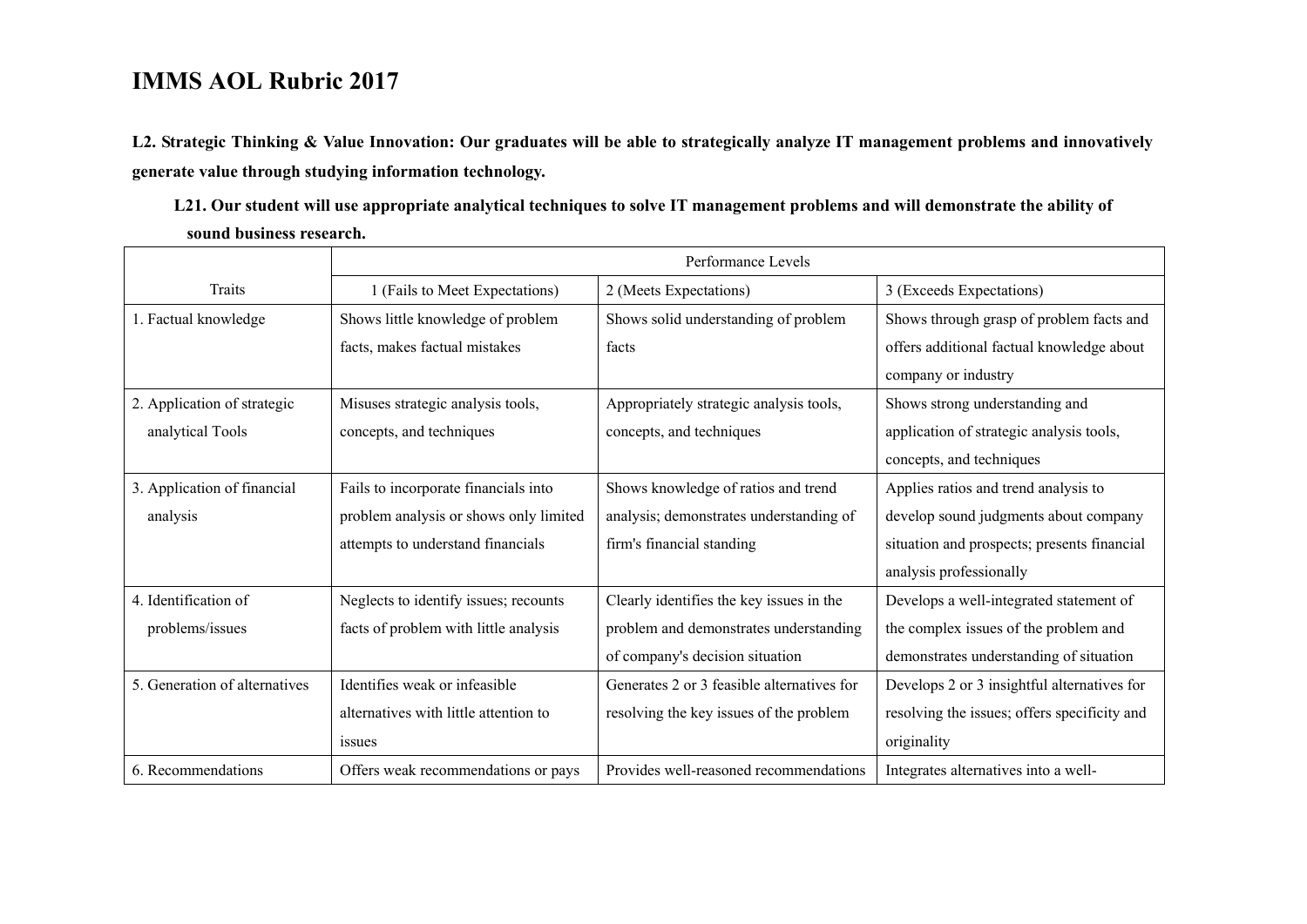|                      | little attention to addressing issues | that follow from the preceding analysis  | developed action plan; offers specificity, |
|----------------------|---------------------------------------|------------------------------------------|--------------------------------------------|
|                      |                                       | and clearly address issues; no surprises | priorities, and sequencing of actions      |
| 7. Business research | Shows little attention to presenting  | Provides good arguments backed up with   | Provides strong rationale and convincing   |
|                      | sound arguments or backing up ideas   | factual knowledge, analysis, and         | arguments throughout; demonstrates sound   |
|                      | with analysis; offers "I think"       | persuasive rationale                     | business research                          |
|                      | statements                            |                                          |                                            |

### **L22. Our students will study emerging information technology.**

|                             | Performance Levels                     |                                           |                                            |
|-----------------------------|----------------------------------------|-------------------------------------------|--------------------------------------------|
| Traits                      | 1 (Fails to Meet Expectations)         | 2 (Meets Expectations)                    | 3 (Exceeds Expectations)                   |
| 1. Consideration            | Deals only with a single perspective   | Begins to relate alternative views from   | Addresses perspectives noted previously,   |
|                             | and fails to discuss possible emerging | emerging technology to qualify analysis.  | and additional diverse perspectives        |
|                             | technology.                            |                                           | emerging technology to qualify analysis.   |
| 2. Management principle     | Lacks understanding of basic           | Shows clear comprehension of basic        | Integrates and applies basic management    |
|                             | management principles and strategic    | management principles and strategic       | principles and strategic thinking approach |
|                             | thinking approach.                     | thinking approach.                        | including emerging technology.             |
| 3. Intellectual sensitivity | Does not yet demonstrate intellectual  | Somewhat demonstrates intellectual        | Demonstrates a high degree of intellectual |
|                             | acuity, imagination, and sensitivity.  | acuity, imagination, and sensitivity.     | acuity, imagination, and sensitivity.      |
| 4. Horizontal synthesis     | Does not yet integrate emerging        | Partially integrates emerging technology  | Successfully integrates emerging           |
|                             | technology skills and knowledge.       | skills and knowledge.                     | technology skills and knowledge.           |
| 5. Vertical synthesis       | Does not yet demonstrate awareness of  | Demonstrates some awareness of inter-     | Clearly demonstrates an awareness of       |
|                             | inter-relationships among self, the    | relationships among self, the technology, | inter-relationships among self, the        |
|                             | technology, business, and society.     | business, and society.                    | technology, business, and society.         |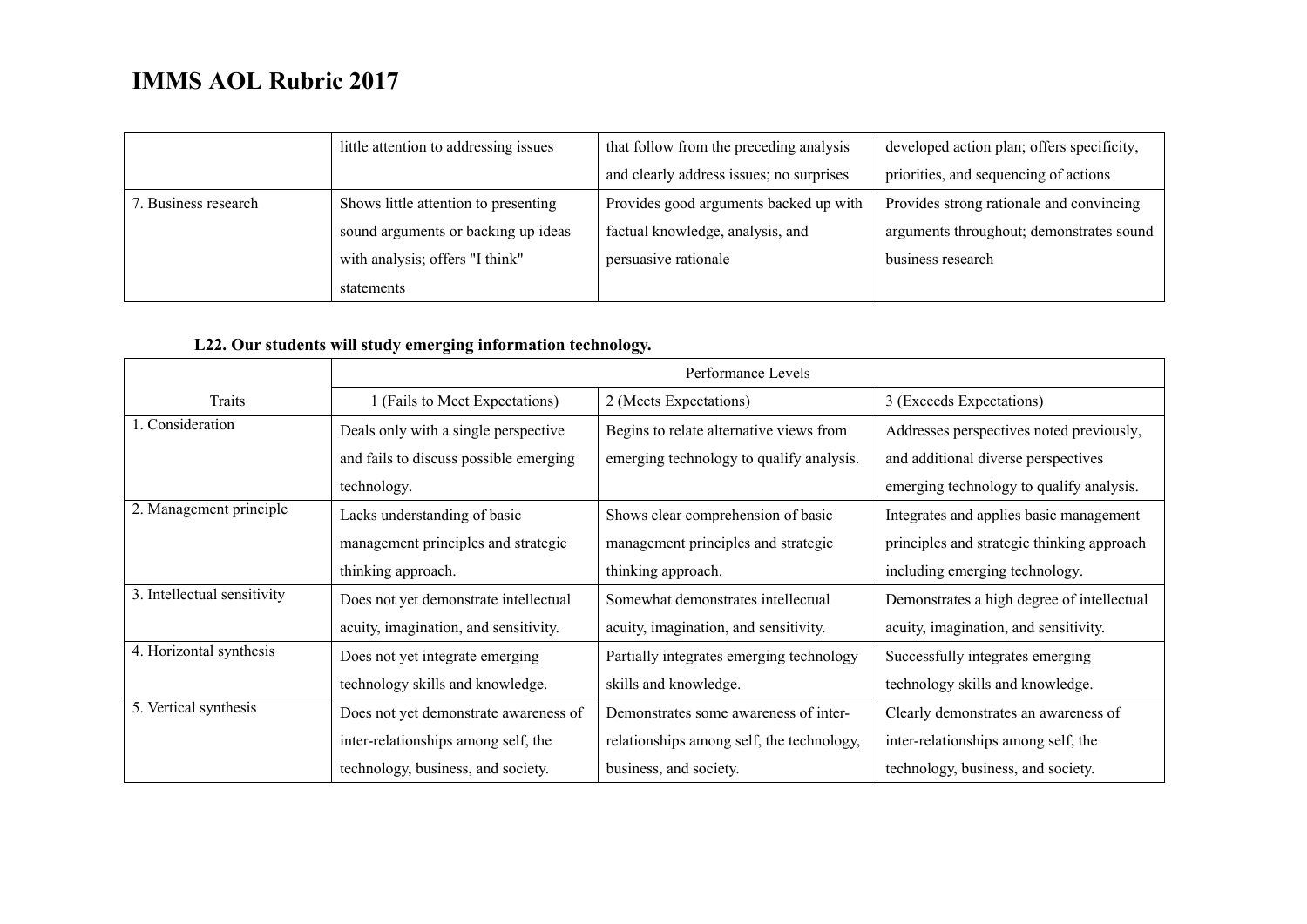**L3: Domain expertise in IT Management: Our graduates will develop professional knowledge and exhibit professional competencies in IT management.** 

|                            | Performance Levels                        |                                           |                                           |
|----------------------------|-------------------------------------------|-------------------------------------------|-------------------------------------------|
| Traits                     | 1 (Fails to Meet Expectations)            | 2 (Meets Expectations)                    | 3 (Exceeds Expectations)                  |
| 1. Build industry specific | Industry-specific concepts and issues are | Appropriately addresses most of the key   | Appropriately addresses all key industry- |
| knowledge                  | not identified or they are identified in  | industry-specific concepts and issues but | specific concepts and issues and most of  |
|                            | appropriately.                            | omits or identifies a few of the minor    | the minor ones.                           |
|                            |                                           | ones.                                     |                                           |
| 2. Understand the key      | Shows no understanding of the key issues  | Recognizes and shows reasonable           | Recognizes and appreciated the key issues |
| issues of business         | of business environment.                  | appreciation some of the key issues of    | of business environment                   |
| environment                |                                           | business environment.                     |                                           |

**L31. Our students will build IT management specific knowledge and understand the key issues.** 

#### **L32. Our students apply domain expertise to the business problems in the IT management.**

|                            | Performance Levels                       |                                       |                                           |
|----------------------------|------------------------------------------|---------------------------------------|-------------------------------------------|
| Traits                     | (Fails to Meet Expectations)             | 2 (Meets Expectations)                | 3 (Exceeds Expectations)                  |
| 1. Apply industry specific | No application of industry specific      | Some application of industry specific | Comprehensive application of industry     |
| knowledge to a specific    | knowledge to a specific problem;         | knowledge to a specific problem;      | specific knowledge to a specific problem; |
| problem                    | Incorrect conclusions or recommendations | Weak conclusions or recommendations   | Strong conclusions made;                  |
|                            | made                                     | made                                  | Creative recommendations given            |
| 2. Recommend solutions     | Not a successful solution                | Minimally successful solution         | Highly successful solution(uniquely       |
| using structured           |                                          | (modification or improvement);        | creative); Show reasonable analysis and   |
| approach                   |                                          | Use structured analysis or model      | model                                     |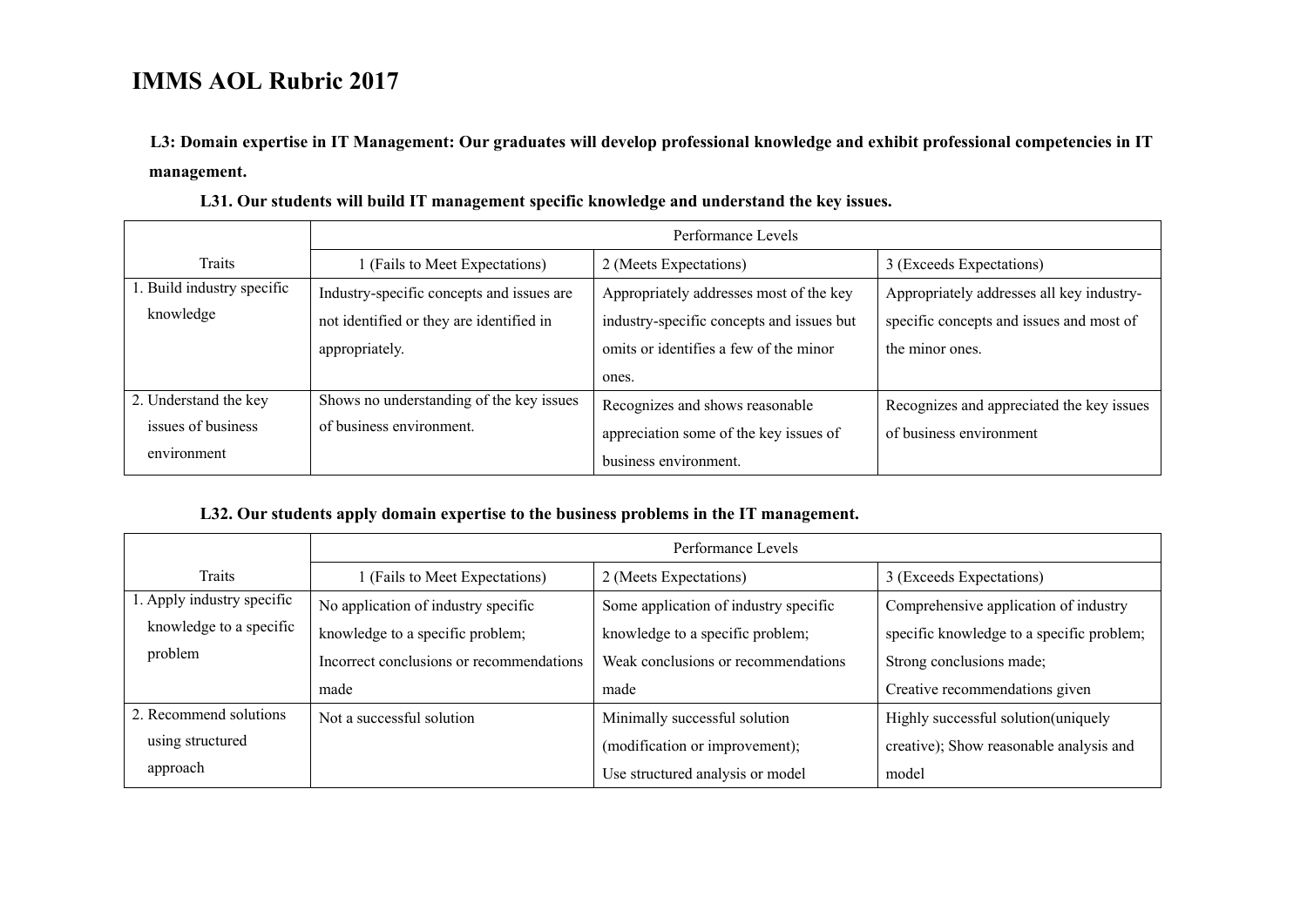#### **L4: Analytical and Creative Thinking: Our graduates will be capable researchers.**

#### **L41. Our student will identify and diagnose management/research problems.**

|                                                                         | Performance Levels                                                                                    |                                                                                                                                 |                                                                                                                         |
|-------------------------------------------------------------------------|-------------------------------------------------------------------------------------------------------|---------------------------------------------------------------------------------------------------------------------------------|-------------------------------------------------------------------------------------------------------------------------|
| <b>Traits</b>                                                           | 1 (Fails to Meet Expectations)                                                                        | 2 (Meets Expectations)                                                                                                          | 3 (Exceeds Expectations)                                                                                                |
| Identify<br>1.<br>management/research<br>issues and concepts            | Management/research issues/concepts are<br>not identified or identified inappropriately               | Addresses most of the major management<br>issues/concepts appropriately but omits or<br>inappropriately a few of the minor ones | Addresses all the major<br>management/research issues/concepts and<br>most of the minor ones                            |
| 2. Identify alternative<br>options                                      | Does not identify alternatives                                                                        | Identifies and discusses a set of feasible<br>alternatives                                                                      | Identifies a set of feasible options that<br>demonstrates creativity and the ability to<br>integrate knowledge          |
| 3. Quantitative evaluation                                              | Evaluation is poor, not consistent with the<br>criteria or does not use facts correctly               | Evaluation is adequate, relatively<br>consistent with criteria and facts are<br>generally used correctly                        | Evaluation is effective, consistent with<br>criteria and facts are used correctly                                       |
| 4. Qualitative evaluation                                               | Evaluation is poor, not consistent with the<br>criteria incoherent or does not use facts<br>correctly | Evaluation is adequate, coherent,<br>relatively consistent with criteria and facts<br>are generally used correctly              | Evaluation is effective, demonstrates<br>creativity, coherent, consistent with<br>criteria and facts are used correctly |
| 5. Present and organize<br>work in a logical manner                     | Analysis is poorly organized and does not<br>flow effectively                                         | Analysis is reasonably well organized and<br>flow is adequate                                                                   | Analysis is very well organized and flow<br>is effective                                                                |
| 6. Use new ideas and<br>analysis methods not<br>includes in the problem | Absence of any new ideas and creative<br>analytical methods                                           | Integrates ideas and analytical methods<br>from other sources not directly presented<br>in the case reasonably well             | Effectively integrates ideas and analytical<br>methods from other sources not directly<br>presented in the problem      |
| 7. Use ethical and<br>professionally responsible                        | Sources are inappropriate, not well<br>documented and poorly cited. Decisions                         | Sources are fair, reasonably well<br>documented and cited. Where appropriate                                                    | Sources are appropriate, well documented<br>and effectively cited.                                                      |